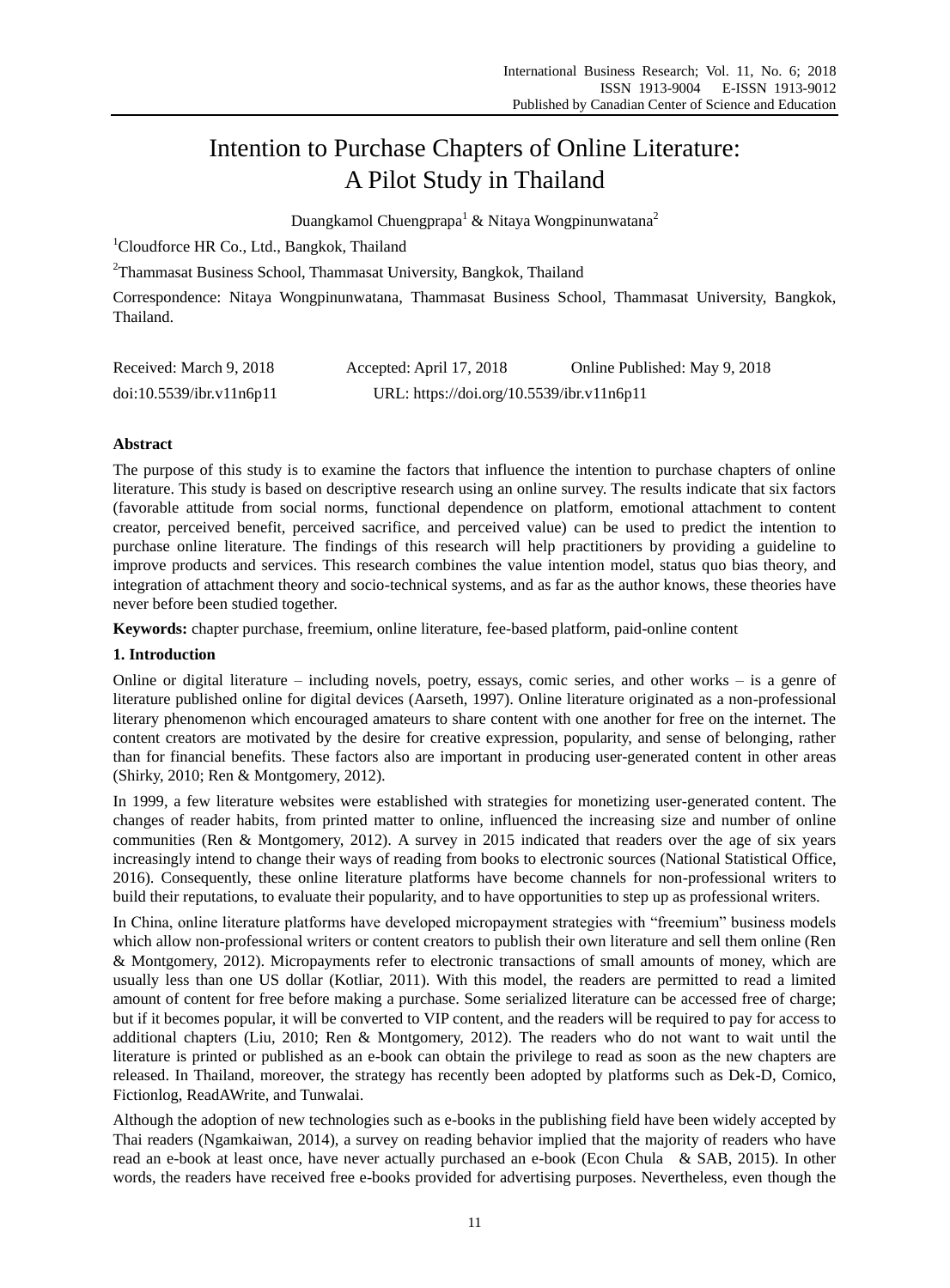free trial may attract users to participate and contribute their resources, it becomes a double-edged sword. A study in 2001 showed that the greater the users are familiar with free content, the less they are willing to pay for content (Gallaugther et al., 2001). The belief that online content should be free persists in people's minds. Thus, this paywall has become a major obstacle for platforms in developing strategies for online literature sales.

A survey of purchasing behaviors of Thai readers in 2015 also proved that the electronic market is still small compared with the printed book market (Econ Chula & SAB, 2015). Moreover, introducing new channels to purchase online literature with a micropayment or chapter purchasing strategy on the platform might affect perception and intention of the users to pay for the content (Ren & Montgomery, 2012). According to the literature review, the purchase intention of online content, such as online music, is also supported by the value intention model and status quo bias (Lin et al., 2013; Li & Cheng, 2014). In addition, as the researchers also believed that the chapter purchasing model can tighten the relationship between authors and readers, it is essential to apply the integration of attachment theory and socio-technical systems in this research in order to improve effectiveness of business strategies; these have never before been studied together with the value intention model and status quo bias, especially in the online literature platform.

This research aims to explore and understand factors that influence consumer opinions and purchase decisions in fee-based online literature platforms. The results of this study can be utilized to improve products and services provided on the platforms, to encourage willingness of the readers to spend further, as well as creating long-term viability of online literature platforms.

# **2. Theoretical Background**

This section provides information on important factors which predict the intention to purchase chapters of online literature. These factors extract from the value intention model, status quo bias theory, and integration of attachment theory and socio-technical systems. The value intention model assumes that perceived value directly affects the willingness to do a certain action. In other words, perceived value is a key factor in the process of a consumer's purchasing decision. The greater the perceived value, the more the customer is influenced to purchase (Dodds & Monroe, 1985; Chi et al., 2011). Status quo bias theory explains the consumer's preference in maintaining their current situations or statuses (Samuelson & Zeckhauser, 1988). The previous studies of status quo bias theory showed that social norms can significantly affect consumer's perceived benefits (Kim & Kankanhalli, 2009; Li & Cheng, 2014). Finally, the integration of attachment theory and socio-technical systems implies that both emotional attachment and functional dependence have positive relationships to the behavioral intention (Wan et al., 2016). The factors affecting intention to purchase chapters of online literature follow.

**Favorable Attitude from Social Norms** refers to positive opinions from others which affect individual perception in valuation and the decision-making process due to the need of social companionship. The endorsement or favorable attitude towards paid online content from influencers – such as friends, families, colleagues, classmates, and online communities – can reduce status quo bias and encourage individuals to engage in social norms (Samuelson & Zeckhauser, 1988; Kim & Kankanhalli, 2009; Li & Cheng, 2014).

**Functional Dependence on Platform** refers to the degree that a consumer relies on functions on a platform which are designed to support and satisfy the consumer. The functions include discussion channels, share features, follow features, display customization, and consumer recommendations. These functions have an influence on behavior and mental state of the consumer. The willingness of time and financial sacrifice to obtain an object can be encouraged by an individual's strong attached dependence. In online communities, the users should have different perceptions and behavior across different degrees of functional dependence. The greater the effectiveness of functional tools is supported, the more the users tend to engage and contribute resources on the platform. (Sohn & Leckenby, 2007; Chu & Lu, 2007; Xu et al., 2012; Lin et al., 2013; Wan et al., 2016)

**Emotional Attachment to a Content Creator** refers to the emotional feeling that reflects the desire to maintain a relationship with the author as the user's affective commitment. In the publishing field, users respond more strongly to a story written by their favorite authors since they realize that most authors have their own unique style of writing. The stronger attachment should lead to greater contributions of consumers' resources, such as time and energy, to strengthen their relationship with the content creators (Holmes, 2000; Fedorikhin et al., 2008; Choi, 2013; Saarinen & Vakkari, 2013; Prasert, 2014; Wan et al., 2016).

**Perceived Benefit** refers to the degree to which consumers expect they will gain when purchasing online content. Additional features can increase the benefit perceived by consumers, such as the privilege to read a variety of trial chapters on a platform without having to purchase the whole book, and privilege to access the latest chapter directly after being released (Zeithaml, 1988; Chu & Lu, 2007; Lin et al., 2013).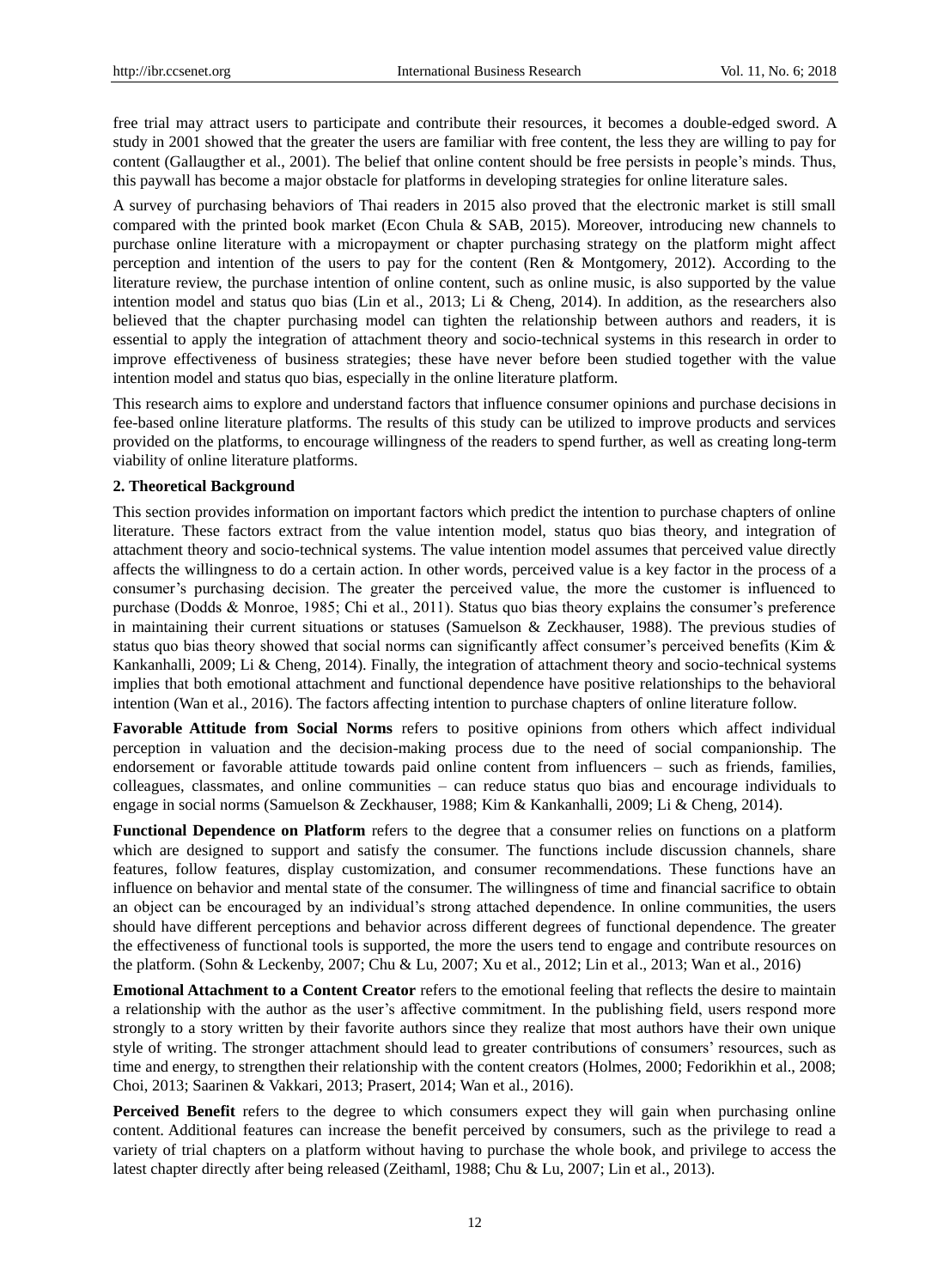**Perceived Sacrifice** refers to the degree which consumers believe that they must pay to obtain the online content. The perception of sacrifice is heavier than usual when readers pay for content using a hybrid revenue model, which enables consumers, after a fee is paid, to access content for no extra cost over a period of time. The related increase in cost leads consumers to become less willing to pay or decide to switch to alternative products, such as e-books and printed books. Sacrifices, such as time, risk and unsatisfactory spending to obtain a product, increase when readers are required to purchase chapters in order to continue reading an unfinished novel, and they are not sure about timeliness and reliability of the author (Zeithaml, 1988; Chu & Lu, 2007; Kim et al., 2007; Lin et al., 2013; Li & Cheng 2014).

**Perceived Value** refers to an assessment of the utility of a customer for a product in respect of the willingness to exchange what they need to pay and what they expect to receive. As consumers can easily access free content from other resources, the value of platforms should be sufficiently worthwhile to encourage consumers to spend their resources such as time and money (Zeithaml, 1988; Monroe, 1991; Chu & Lu, 2007; Lin et al., 2013; Li & Cheng, 2014).

**Purchase Intention on Online Literature** refers to the possibility of a consumer to purchase an online content due to the valuation process of obtaining the content. A higher purchase intention can drive the consumer to actually make the purchase (Zeithaml, 1988; Chu & Lu, 2007; Kim et al., 2007; Chi et al., 2011; Lin et al., 2013).

### **3. Research Model and Hypotheses**

The model of intention to purchase chapters of online literature in this study (Figure 1) was developed with reference to previous research. The model indicates that favorable attitude from social norms construct, functional dependence on platform construct, and emotional attachment to content creator construct directly impact perceived benefit construct. In addition, perceived value construct is a mediator among perceived benefit construct, perceived sacrifice construct and purchase intention of online literature construct.



Figure 1. Model of Intention to Purchase Chapters of Online Literature

As individual choices are not always rational but may be affected by other people's opinions due to the need of social compliance (Kim & Kankanhalli, 2009), favorable opinions toward a paid content could reduce uncertain feeling over the paid content as the value of a product has been highly appraised among other consumers (Li & Cheng, 2014). Thus, this research proposes a hypothesis that:

# *H1: Favorable attitude from social norms has a positive relationship with perceived benefit*

In the process of valuation, satisfaction of consumers relies on the quality of products and features (Chu & Lu, 2007). Functional dependence could increase the perception of convenience, added value of the products, and eventually increase the contribution to the customers (Sohn & Leckenby, 2007; Xu et al., 2012). Additionally, empirical evidence revealed that technical factors also have positive impact on perceived value (Wan et al., 2016). Thus, this research proposes a hypothesis that:

# *H2: Functional dependence on platform has a positive relationship with perceived benefit*

Functional dependence on platforms was designed to support consumers in communication, consumption, discussion, and socialization (Wan et al., 2016). The better the features are, the more the users will engage on the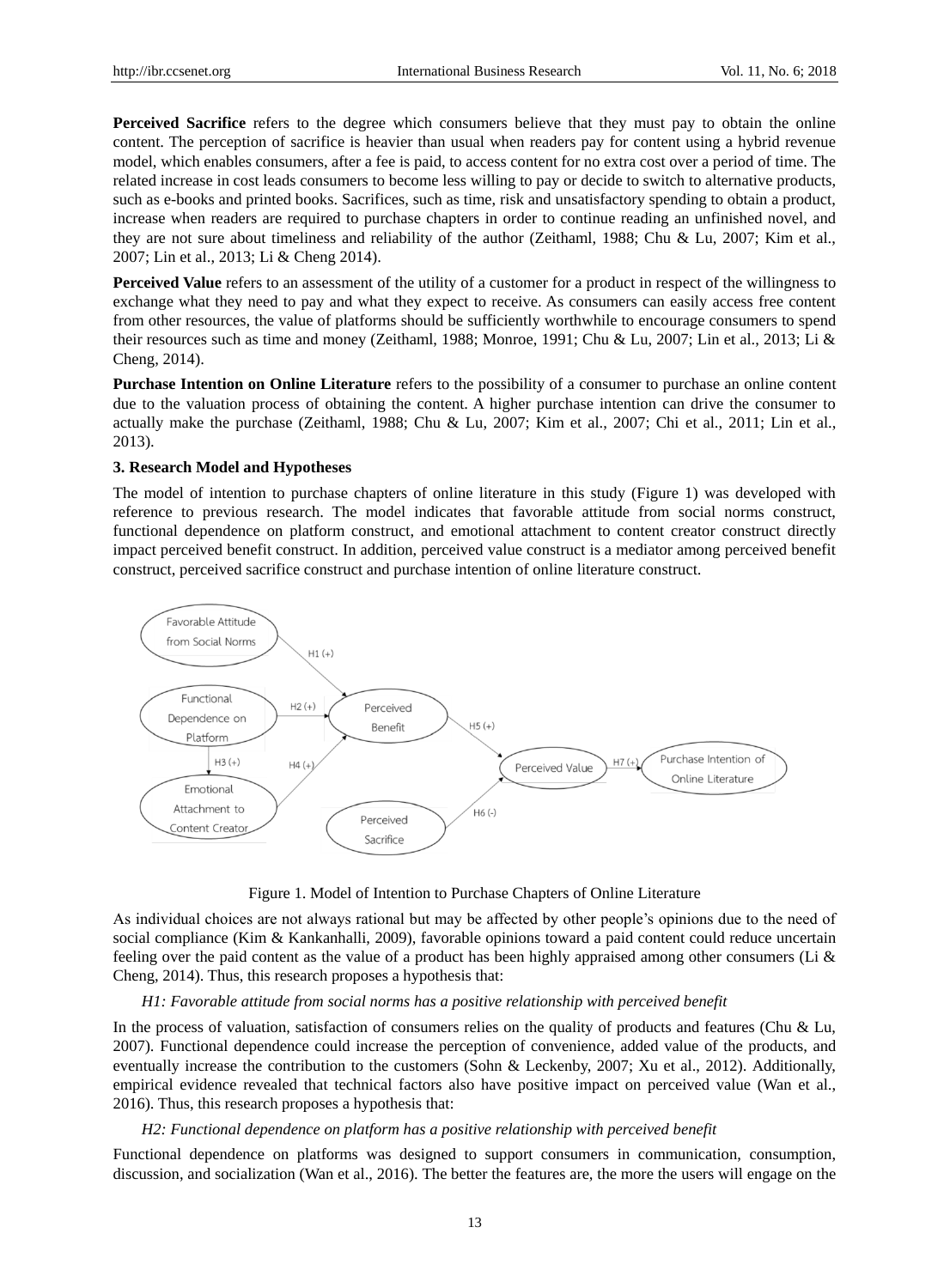platform (Sohn & Leckenby, 2007; Xu et al., 2012). As a result, this functional dependence on the platform increases the degree of emotional attachment to the content creators, as supported by research in donation behavior (Wan et al., 2016). Thus, this research proposes a hypothesis that:

# *H3: Functional dependence on platform has a positive relationship with emotional attachment to content creator*

In the publishing field, readers tend to have greater emotional attachment to authors when they feel attached to books with the same genre. A perception of similarity between a user's personality and an author's personality can determine the degree of emotional attachment to the author (Saarinen & Vakkari, 2013; Prasert, 2014). As has been shown by prior research, emotional attachment can also increase information value not only in the publishing field, but also in increased donations and increased purchasing intention in marketing contexts (Fedorikhin et al., 2008; Choi, 2013; Wan et al., 2016). Thus, this research proposes a hypothesis that:

# *H4: Emotional attachment to content creator has a positive relationship with perceived benefit*

Rather than allowing consumers to experience free content on the internet, which can be of questionable quality, it is essential to let them perceive the worthiness of paying for the added value of the online content (Wang et al., 2005). A positive effect of perceived benefit with the willingness to pay for online content was also empirically confirmed (Chu & Lu, 2007; Lin et al., 2013). Thus, this research proposes a hypothesis that:

# *H5: Perceived benefit has a positive relationship with perceived value*

Unlike traditional content purchases, consumers making online purchases are unable to physically try and evaluate the real products before making a purchase decision (Li & Cheng, 2014). In online literature platforms, the majority of content is written by amateurs where the quality is difficult to judge in advance (Ren & Montgomery, 2012). The perception of sacrifice increases due to intangibility and insufficiency of trial periods and example contents (Li & Cheng, 2014). In addition, Lin et al. (2013) supported that investing in unfamiliar technology, such as fee-based online services, entails risks during the consumption process. As confirmed by past studies, both monetary and non-monetary sacrifices have significant impact on perceived value which affects purchase behavior (Kim et al., 2007; Lin et al., 2013). Thus, this research proposes a hypothesis that:

# *H6: Perceived sacrifice has a negative relationship with perceived value*

Consumers tend to purchase an online content if they perceive that the product has high value. On the other hand, the consumer feels unwilling to purchase an online content when the perceived sacrifice is higher than the benefit (Li & Cheng, 2014). As consumers value reduction in sacrifice and increase in benefits differently (Monroe, 1991), empirical evidence supports that the greater the difference is between perceived benefit and sacrifice, the higher the consumers intention to purchase (Chu & Lu, 2007; Lin et al., 2013). Thus, this research proposes a hypothesis that:

#### *H7: Perceived value has a positive relationship with purchase intention of online literature*

#### **4. Research Methodology**

This research collected data from participants who had experiences with free-based online literature platforms through websites and mobile applications in Thailand. The questionnaires were distributed via an online survey to participants of online literature communities. A total of 154 persons participated in this survey. The questions in the questionnaire are based on previous studies i.e., Chu & Lu (2007); Li & Cheng (2014); Prasert (2014); Wan et al. (2016), and is divided into three parts. The first part contains questions regarding usage behaviors on online literature platforms. The second part contains questions about factors influencing the intention in purchasing chapters of online literature. The final part contains questions about individual characteristics.

# **5. Research Results**

One hundred and fifty-four respondents participated in this study. Responses from seven of the 154 participants (4.6%) were not included in the analysis because they included outliers that anomalously misled the statistical analysis. Deletion of this unusable data reduced the sample size to 147 participants. The descriptive statistics of the usable data show normality of all constructs in the conceptual model. Therefore, the statistical assumptions are satisfied.

Principal factors extraction with varimax rotation was performed on items in the questionnaire. Seven factors were extracted. These factors are (1) Favorable attitude from social norms, (2) Functional dependence on platform, (3) Emotional attachment to content creator, (4) Perceived benefit, (5) Perceived sacrifice, (6) Perceived value and (7) Purchase intention of online literature. Table 1 contains descriptions of the factor analysis results. The factors attained Cronbach alpha reliabilities of 0.816, 0.758, 0.789, 0.731, 0.784, 0.734, and 0.893 respectively.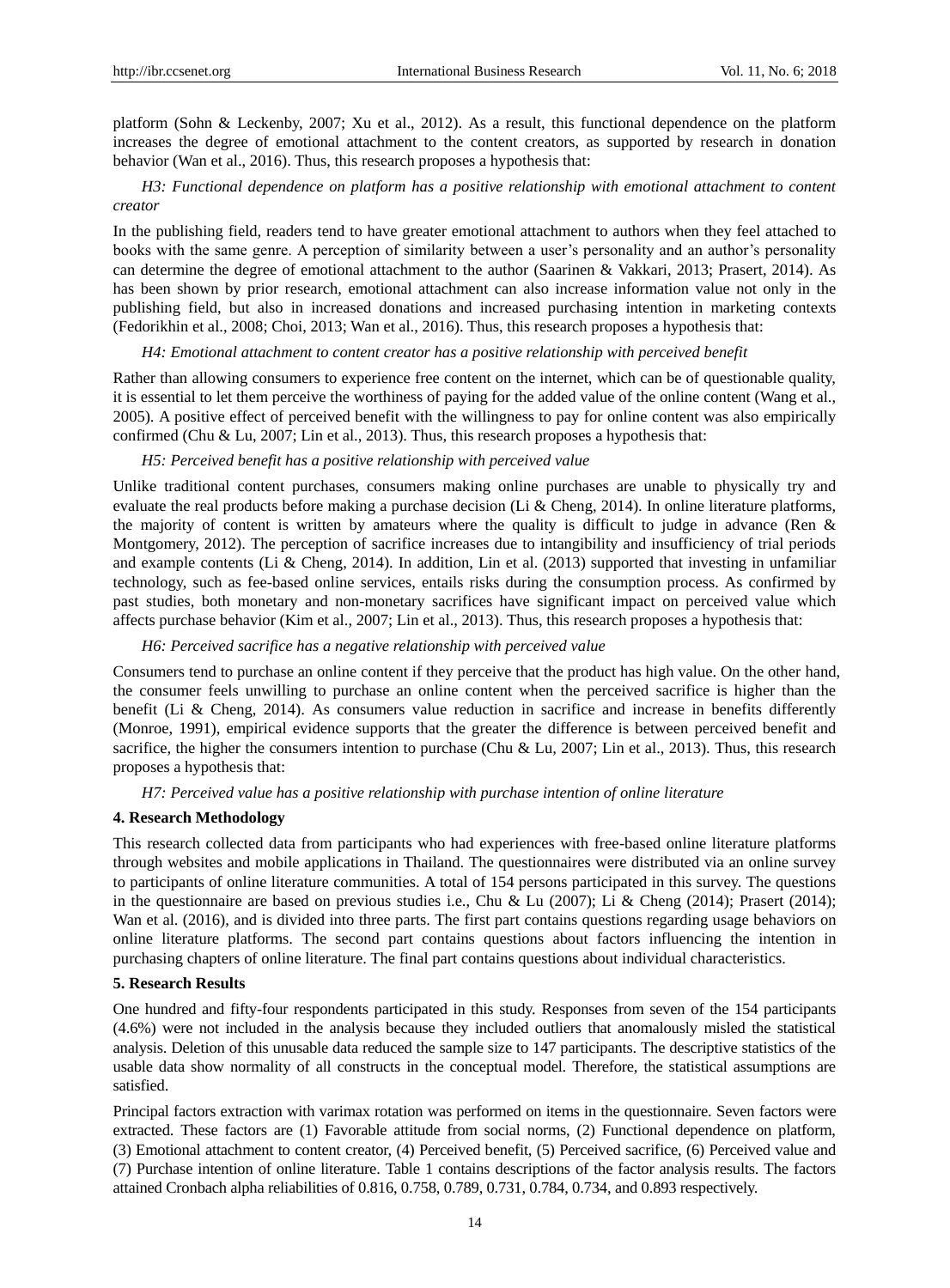# Table 1. Mean, Standard Deviation, Factor Score, and Cronbach's Alpha of the Factors

| <b>Factors</b>                                                              | Mean  | <b>Standard</b>  | <b>Factor Score</b> |  |  |  |
|-----------------------------------------------------------------------------|-------|------------------|---------------------|--|--|--|
|                                                                             |       | <b>Deviation</b> |                     |  |  |  |
| <b>Factor 1: Favorable Attitude from Social Norms</b>                       |       |                  |                     |  |  |  |
| (% of Variance = $73.372$ , Cronbach's Alpha = $0.816$ )                    |       |                  |                     |  |  |  |
| I tend to believe the positive reviews on social media about the novels I   | 3.347 | 0.7994           | 0.749               |  |  |  |
| should read                                                                 |       |                  |                     |  |  |  |
| I tend to believe the positive opinions from my friends about the novels I  | 3.755 | 0.8727           | 0.906               |  |  |  |
| should read                                                                 |       |                  |                     |  |  |  |
| I tend to believe the positive opinions from my colleagues/schoolmates      | 3.476 | 0.8052           | 0.906               |  |  |  |
| about the novels I should read                                              |       |                  |                     |  |  |  |
| <b>Factor 2: Functional Dependence on Platform</b>                          |       |                  |                     |  |  |  |
| (% of Variance = 58.089, Cronbach's Alpha = $0.758$ )                       |       |                  |                     |  |  |  |
| Online literature platforms enable me to customize features to be suitable  | 3.762 | 0.8467           | 0.751               |  |  |  |
| for my style of use                                                         |       |                  |                     |  |  |  |
| Online literature platforms enable me to follow the latest updates and      | 3.878 | 0.8674           | 0.830               |  |  |  |
| notices from my favorite authors                                            |       |                  |                     |  |  |  |
| Online literature platforms enable me to share my favorite contents through | 3.939 | 0.8672           | 0.754               |  |  |  |
| social media                                                                |       |                  |                     |  |  |  |
| Online literature platforms can suggest new novels which are similar to my  | 3.980 | 0.8619           | 0.709               |  |  |  |
| preference                                                                  |       |                  |                     |  |  |  |
| <b>Factor 3: Emotional Attachment to Content Creator</b>                    |       |                  |                     |  |  |  |
| (% of Variance = 70.634, Cronbach's Alpha = $0.789$ )                       |       |                  |                     |  |  |  |
| I am happy to read the novels from my favorite authors                      | 3.789 | 0.7958           | 0.808               |  |  |  |
| I feel attached to my favorite authors                                      | 4.082 | 0.6876           | 0.835               |  |  |  |
| I often follow works from the authors who have the style of writing suiting | 4.054 | 0.7919           | 0.877               |  |  |  |
| my preference                                                               |       |                  |                     |  |  |  |
| <b>Factor 4: Perceived Benefit</b>                                          |       |                  |                     |  |  |  |
| (% of Variance = $65.251$ , Cronbach's Alpha = 0.731)                       |       |                  |                     |  |  |  |
| Online novel chapters enable me to read the content as soon as a new        | 3.830 | 0.9678           | 0.834               |  |  |  |
| chapter is released                                                         |       |                  |                     |  |  |  |
| Online novel chapters provide me a variety of genre                         | 3.810 | 0.9816           | 0.827               |  |  |  |
| Online novel chapters enable me to try a few chapters without purchasing    | 4.401 | 0.7644           | 0.760               |  |  |  |
| the whole book                                                              |       |                  |                     |  |  |  |
| <b>Factor 5: Perceived Sacrifice</b>                                        |       |                  |                     |  |  |  |
| (% of Variance = $70.084$ , Cronbach's Alpha = $0.784$ )                    |       |                  |                     |  |  |  |
| The price charged per chapter is expensive when it is compared with the     | 4.129 | 0.9600           | 0.789               |  |  |  |
| entire book purchase (E-Book and printed book)                              |       |                  |                     |  |  |  |
| Purchasing online literature incurs the risk that the author may not finish | 4.347 | 0.9040           | 0.883               |  |  |  |
| the whole story that I'm reading                                            |       |                  |                     |  |  |  |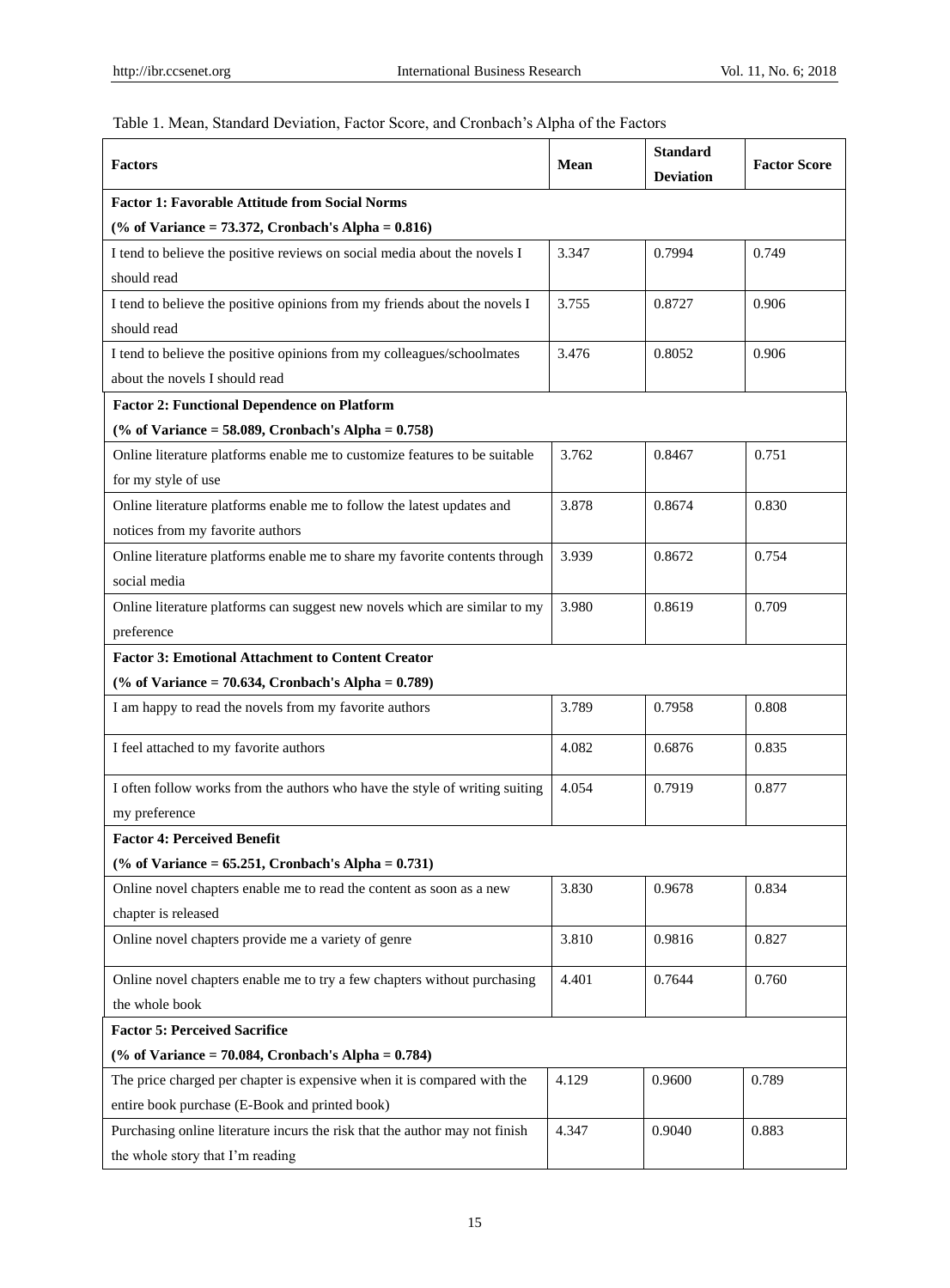| I feel that the quality of online novel chapters are uncertain due to poor | 4.272 | 0.9257          | 0.837 |
|----------------------------------------------------------------------------|-------|-----------------|-------|
| literary style and misspelling                                             |       |                 |       |
| <b>Factor 6: Perceived Value</b>                                           |       |                 |       |
| $\frac{6}{6}$ of Variance = 65.535, Cronbach's Alpha = 0.734)              |       |                 |       |
| Compared to the usage fee I need to pay, purchasing chapters of online     | 2.816 | 0.713<br>0.8915 |       |
| content themselves is worthy                                               |       |                 |       |
| Compared to the time I need to put in, purchasing chapters of online       | 3.497 | 0.9094          | 0.872 |
| content is worthy                                                          |       |                 |       |
| Overall, the use of a chapter purchase platform is worthy                  | 3.769 | 0.9071          | 0.836 |
|                                                                            |       |                 |       |
| <b>Factor 7: Purchase Intention of Online Literature</b>                   |       |                 |       |
| $\frac{6}{6}$ of Variance = 82.550, Cronbach's Alpha = 0.893)              |       |                 |       |
| I intend to purchase online chapters in the near future                    | 2.728 | 1.1004          | 0.922 |
|                                                                            |       |                 |       |
| I intend to purchase online chapters                                       | 2.714 | 1.1170          | 0.934 |
|                                                                            | 2.122 | 1.0590          | 0.869 |
| I intend to purchase online chapters more than entire book purchases       |       |                 |       |
| (E-Book and printed book)                                                  |       |                 |       |

In this study, the participants are predominantly female (86.%) and older than 30 years of age (31.3%). Only 2% of participants are 15 years of age or lower. Nearly all participants either have already received bachelor degrees (64%) or currently are undergraduate students (35%). In addition, 29% of the participants are corporate employees. Over 60% of them earn less than US \$670 per month. Regarding which device is used, 46.3% and 34.4% of participants access online literature platforms via mobile phone and computers respectively. Ancient Chinese (13.1%), fantasy (12.9%), and romance (11.9%) are the most favorite genres. Interestingly, over 50% of the participants access Dek-D.com and Tunwalai.com as their primary platforms.

The data was analyzed using a software package based on hierarchical regression analysis. To investigate direct and indirect effects of the examined factors, the mean scores of each factor in Table 1 were calculated. These mean scores were analyzed using hierarchical regression analysis. This research defines a statistical significant level at 0.05 or below. The standardized score and the highlights of statistical results are shown in Figure 2 and Table 2 respectively.



Figure 2. Structural Model Results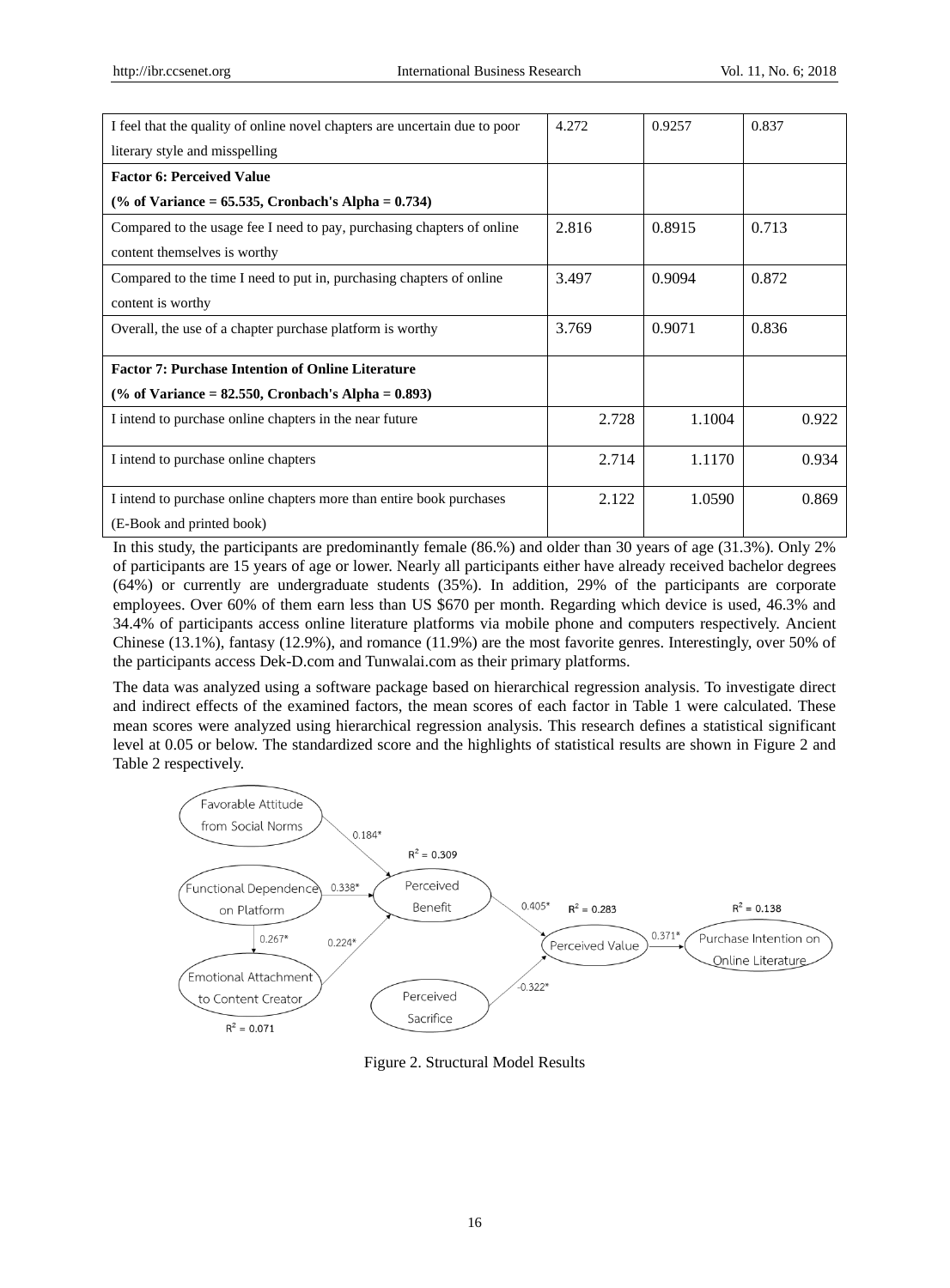|  |  |  |  | Table 2. Direct. Indirect. and Total Effects of Variables in the Standardized Score |
|--|--|--|--|-------------------------------------------------------------------------------------|
|--|--|--|--|-------------------------------------------------------------------------------------|

|                                                   |             |               | <b>Independent Variables</b> |                          |                          |                                                          |                                                |                                             |
|---------------------------------------------------|-------------|---------------|------------------------------|--------------------------|--------------------------|----------------------------------------------------------|------------------------------------------------|---------------------------------------------|
| <b>Dependent Variables</b>                        | ${\bf R}^2$ | <b>Effect</b> | Perceived Value              | Perceived Benefit        | Perceived Sacrifice      | <b>Emotional Attachment to</b><br><b>Content Creator</b> | Favorable Attitude from<br><b>Social Norms</b> | <b>Functional Dependence on</b><br>Platform |
| Purchase<br>Intention<br>of<br>Online Literature  | 0.138       | Direct        | 0.378*                       |                          |                          |                                                          |                                                |                                             |
|                                                   |             | Indirect      | $\overline{\phantom{a}}$     | $0.150*$                 | $-0.119*$                |                                                          |                                                |                                             |
|                                                   |             | Total         | $0.378*$                     | $0.150*$                 | $-0.119*$                |                                                          |                                                |                                             |
| Perceived Value                                   | 0.283       | Direct        | $\overline{\phantom{a}}$     | $0.405*$                 | $-0.322*$                | $\overline{a}$                                           |                                                |                                             |
|                                                   |             | Indirect      | $\overline{\phantom{0}}$     | $\overline{a}$           | $\overline{\phantom{0}}$ | $0.091*$                                                 | $0.075*$                                       | $0.137*$                                    |
|                                                   |             | Total         | $\overline{a}$               | $0.405*$                 | $-0.322*$                | $0.091*$                                                 | $0.075*$                                       | $0.137*$                                    |
| Perceived Benefit                                 | 0.309       | Direct        |                              |                          |                          | $0.224*$                                                 | $0.184*$                                       | 0.338*                                      |
|                                                   |             | Indirect      |                              |                          |                          |                                                          |                                                | $0.060*$                                    |
|                                                   |             | Total         | $\overline{a}$               | $\overline{\phantom{a}}$ |                          | $0.224*$                                                 | $0.184*$                                       | $0.398*$                                    |
| Emotional Attachment to<br><b>Content Creator</b> | 0.071       | Direct        |                              | $\overline{a}$           |                          | $\frac{1}{2}$                                            |                                                | $0.267*$                                    |
|                                                   |             | Indirect      | $\overline{a}$               | $\overline{a}$           |                          |                                                          |                                                |                                             |
|                                                   |             | Total         | $\overline{a}$               |                          |                          |                                                          |                                                | $0.267*$                                    |

The statistical results indicate that favorable attitude from social norms, functional dependence on platform, and emotional attachment to content creator have a significant influence on perceived benefit at an R-Square of 30.9%. A discussion of the results of each factor follows.

- Favorable attitude from social norms has a significant direct effect at 95% confidence level on perceived benefit with a coefficient of 0.184. This supports Hypothesis 1 which states that favorable attitude from social norms has a positive relationship with perceived benefit. This result is consistent with Li & Cheng (2014) who stated that favorable opinions of paid content could reduce uncertain feelings on the paid content, as the value of the product has been highly appraised by other consumers.
- Functional dependence on platform has significant direct and indirect effects, through emotional attachment to content creator on perceived benefit, at coefficients of 0.338 and 0.060 respectively. This supports Hypothesis 2 which states that functional dependence on platform has a positive relationship with perceived benefit. This result is consistent with Sohn & Leckenby (2007) and Xu et al. (2012) who stated that functional dependence could increase the perception of convenience, add value to the products, and eventually increase contribution to the consumers.
- Emotional attachment to content creator has a significant direct effect at 95% confidence level on perceived benefit with a coefficient of 0.224. This supports Hypothesis 4 which states that emotional attachment to content creator has a positive relationship with perceived benefit. This result is consistent with Wan et al. (2016), who stated that a strong attachment leads users to maintain a relationship with content creators. This enhances users' experiences, and encourages them to obtain related knowledge, innovative information, and interesting news, all of which can increase users' skill levels. Additionally, how much users engage in these activities is associated with the content creator's skill level.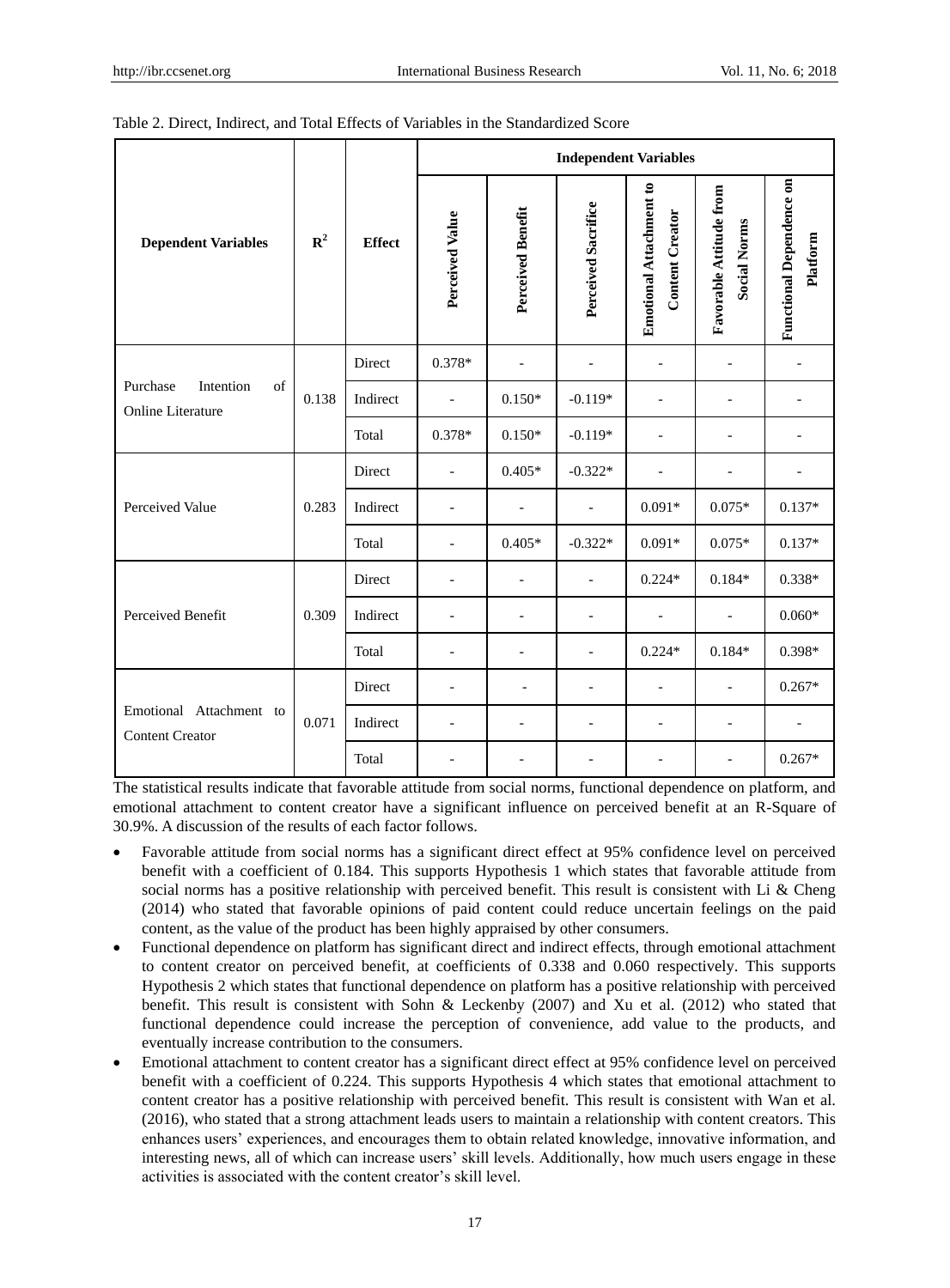The statistical results indicate that functional dependence on platform has a significant direct influence at 95% confidence level on emotional attachment to content creator with a coefficient of 0.252 and R-Square of 7.1%. This result supports Hypothesis 3 which states that functional dependence on platform has a positive relationship with emotional attachment to content creator. This result is consistent with Wan et al. (2016) who stated that the effectiveness of features provided on a platform allows users to spend more time on the topics they are interested in. While this is occurring, the users' intention to maintain long-term relationships with other users will strengthen.

The statistical results indicate that perceived benefit, perceived sacrifice, favorable attitude from social norms, functional dependence on platform, and emotional attachment to content creator have a significant influence at 95% confidence level on the perceived benefit with an R-Square of 28.3%. A discussion of the results of each factor follows.

- Perceived benefit has a significant direct effect at 95% confidence level on perceived value with a coefficient of 0.405. This supports Hypothesis 5 which states that perceived benefit has a positive relationship with perceived value. This is consistent with Wang et al. (2005), Chu & Lu (2007), and Lin et al. (2013) who stated that perception of value increases with satisfaction of consumer's experiences related to the quality of products and features. Therefore, rather than letting consumers experience mediocre content among the free content on the internet, it is essential to get them to sense the worthiness in order to pay for the added value of online content.
- Perceived sacrifice has a significant direct effect at 95% confidence level on perceived value with a coefficient of -0.322. This supports Hypothesis 6 which states that perceived sacrifice has a negative relationship with perceived value. This is consistent with Ren & Montgomery (2012), Li & Cheng (2014), and Lin et al. (2013) who stated that the majority of content on online literature platforms is written by amateurs, and the quality is difficult to judge before reading or purchasing. The perception of value decreases due to intangibility and insufficiency of given trial periods and example content.
- Emotional attachment to content creator has a significant indirect effect through perceived benefit at 95% confidence level on perceived value with a coefficient of 0.091.
- Favorable attitude from social norms has a significant indirect effect through perceived benefit at 95% confidence level on perceived value with a coefficient of 0.075.
- Functional dependence on platform has a significant indirect effect through perceived benefit at 95% confidence level on perceived value with a coefficient of 0.137.

The statistical results indicate that perceived value, perceived benefit, and perceived sacrifice have a significant influence at 95% confidence level on purchase intention of online literature with an R-Square of 13.8%. A discussion of the results of each factor follows.

- Perceived value has a significant direct effect at 95% confidence level on the purchase intention of online literature with a coefficient of 0.378. This supports Hypothesis 7 which states that perceived value has a positive relationship with purchase intention of online literature. This result is consistent with Zeithaml (1988), Chu & Lu (2007), Kim et al. (2007), and Lin et al. (2013) who stated that purchase intention comes from the perception of a consumer on the benefit and sacrifice of obtaining a product through the evaluation of their experiences, preferences, and information from the external environment.
- Perceived benefit has a significant indirect effect through perceived value at 95% confidence level on perceived value with a coefficient of 0.150.
- Perceived sacrifice has a significant indirect effect through perceived value at 95% confidence level on perceived value with a coefficient of -0.119.

# **6. Conclusion**

This research studies factors that influence the intention to purchase chapters of online literature. Quantitative approaches using online questionnaires were applied for gathering data. In addition, the value intention model, status quo bias theory, and integration of attachment theory and socio-technical systems were applied as guidelines in developing the conceptual model. The findings suggest that functional dependence on platform has a significant positive influence on emotional attachment to content creator, while perceived benefit is mostly affected by favorable attitude from social norms, functional dependence on platform, and emotional attachment to content creator. Perceived value is mostly influenced by perceived benefit with a positive relationship, and by perceived sacrifice with negative relationship. On the other hand, perceived value itself has a significant positive effect on the purchase intention of online literature. This research is one of the first to propose the combination of the value intention model, status quo bias theory, and integration of attachment theory and socio-technical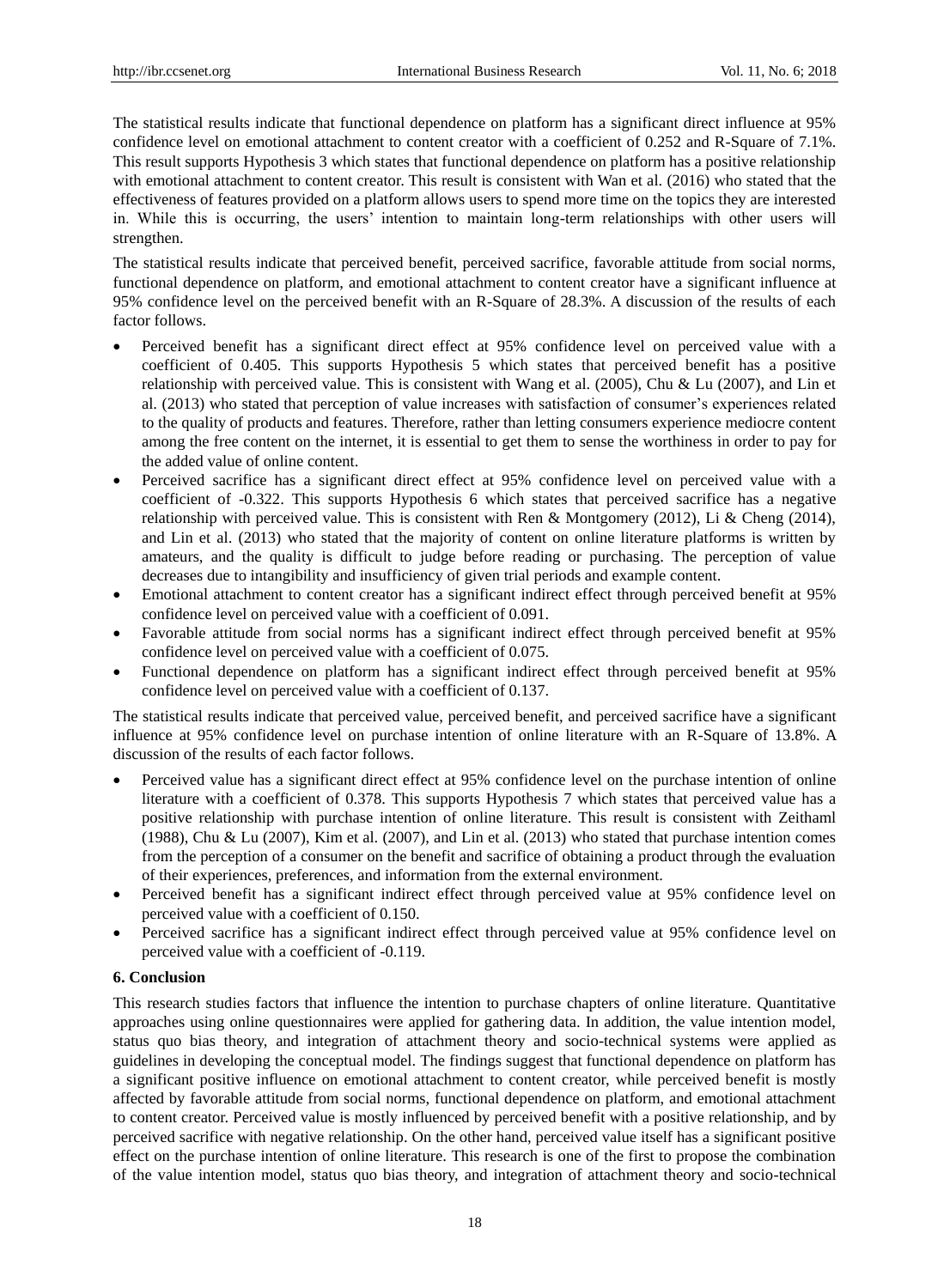systems in understanding the purchase intention of online literature. In addition, this study extended the combination model by adding perceived sacrifice variable from previous studies to fit this study.

# *6.1 Practical Implications*

According to the significance of functional dependence on platform and emotional attachment to content creator, first, the platform should provide convenient channels for socialization among users and content creators to tighten their relationships. This feature assists practitioners to increase perceived benefits of the users on the platform. Second, apart from the first implication, communities – where groups of users share similar interests – should be established to let users share their attitudes and discuss with each other about content. As a result, an increase in favorable attitudes from social norms should positively affect the perceived benefit of the users. Third, the practitioners should be more concerned about controlling and improving the quality of content as perceived sacrifice has a negative impact on perceived value and purchase intention. For example, the platform should provide a proofreading function for content creators. Last, the perceived benefit can be directly increased by publishing exclusive novels written by popular writers on a platform which cannot be found elsewhere.

# *6.2 Limitation*

Practitioners should be aware of several limitations with this research. First, since most participants of the survey are female, the results may be different for male users. Second, since the survey was conducted in Thailand, this research may not be relevant to the behavior of foreign users because of cultural and social value differences. Third, this research cannot be applied to other fee-based platforms in Thailand – such as streaming movies and music – as consumers perceive value differently for each product or service. This is especially true for online literature platforms, which are perceived uniquely since they are filled with non-professional user-generated content, while most streaming products are well known nationwide.

# *6.3 Future Research*

Even though chapter purchase platforms have been popular for years in many countries, it has only recently been adopted in Thailand. Most users haven't fully experienced fee-based online literature platforms and have never made an actual payment, as they often can access online literature free of charge, such as by using tokens from playing games and watching advertisements. As a result, present attitudes and behaviors of users might be unstable as the market is in an early stage. Thus, the users on these platforms should be resurveyed after the market becomes more stable.

Furthermore, from the results of this study, the effect from functional dependence on platform to emotional attachment to content creator was determined to have a low R-square of 7.1%. This may be due to an insufficient number of relevant factors. Therefore, future research should study additional factors and bring them into the analysis in order to improve the R-square of the model. In addition, from the results of this study, it was found that functional dependence on platform plays a significant role in determining perceived benefit in online literature platform with a coefficient of 0.338. Thus, future research should further study the factors influencing functional dependence on platform.

#### **References**

- Aarseth, J. (1997). *Cybertext: Perspectives on ergodic literature*. Baltimore, Md: Johns Hopkins University Press.
- Chi, H., Yeh, R., & Tsai, C. (2011). The influences of perceived value on consumer purchase intention: the moderating effect of advertising endorser. *Journal of International Management Studies*, *6*(1), 1-6.
- Choi, N. (2013). Information systems attachment: An empirical exploration of its antecedents and its impact on community participation intention. *Journal of the Association for Information Science and Technology, 64*(11), 2354-2365. https://doi.org/10.1002/asi.22939
- Chu, W., & Lu, P. (2007). Factors influencing online music purchase intention in Taiwan: An empirical study based on the value–intention framework. *Internet Research*, *17*(2), 139-155. https://doi.org/10.1108/10662240710737004
- Dodds, B. & Monroe, B. (1985). The effect of brand and price information on subjective product evaluations. *Advances in Consumer Research, 12*(1), 85-90.
- Econ Chula & SAB. (2015). The study of purchasing and reading behavioral of Thai people. Retrieved July 15, 2017, from http://www.pubat.or.th/document/20150224050823.pdf
- Fedorikhin, A., Park, C. W., & Thomson, M. (2008). Beyond fit and attitude: The effect of emotional attachment on consumer responses to brand extensions. *Journal of Consumer Psychology, 18*(4), 281-291.